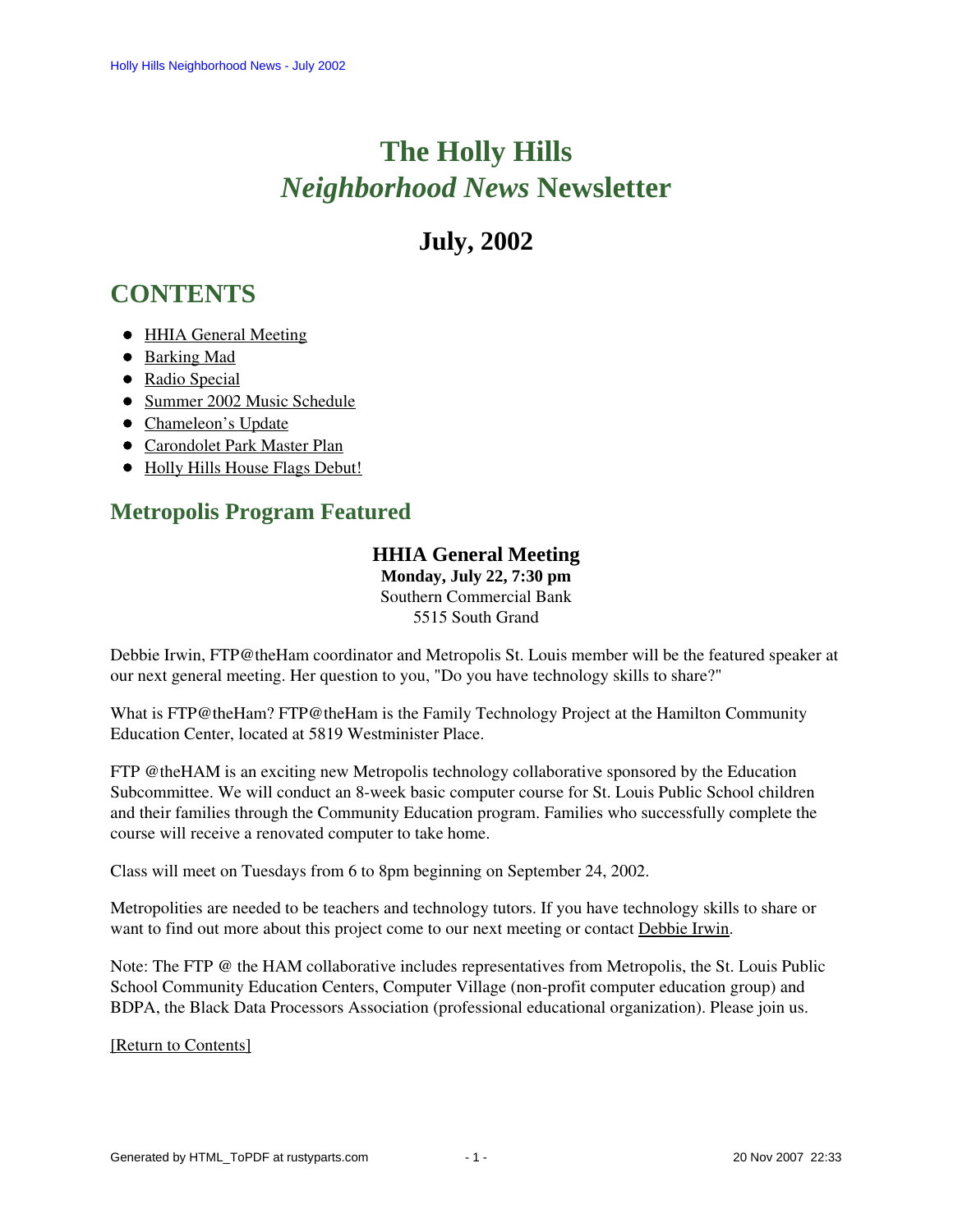### <span id="page-1-0"></span>**Barking Mad**

Among the most frequent questions we receive on the Holly Hills Improvement Association (HHIA) hotline goes something like this:

"I get along well with my neighbors and find them to be pleasant and caring people. But, for some time, they have been allowing their  $\log(s)$  to remain unsupervised in their yard. The dogs are frequently barking, making it unpleasant for the rest of us to relax in our own yards. I'm afraid if I confront my neighbors directly, I will risk ruining our otherwise harmonious relationship. What can be done?"

Of course if a pet is being abused -- for example, if a dog is barking because it does not have access to adequate food, water or shelter -- we strongly urge you to contact the Humane Society immediately for follow up. Thankfully, it is far more often an issue of helping otherwise well-meaning neighbors become aware of how their best-intentioned actions are affecting others.

As a first step to address such issues, it is often best to discuss your concerns with your neighbor directly, as painful a course as that may seem to be. Well-meaning neighbors should appreciate knowing of your concerns, provided you can share them in a good-spirited manner. Here is some sample wording you may wish to use in either a letter or conversation with your neighbor:

#### *Dear Neighbor:*

*You probably agree with me that there are many advantages to city living such as ours. At the same time, the very proximity to events and neighbors that is inherent to fine city living has a flip side that must sometimes be addressed. That is why I am contacting you at this time. I am hoping that you will appreciate my letting you know that at least one (and possibly several) of your neighbors are concerned about the level of noise that your dog(s) have been making, particularly during spring/summer months when we enjoy having our windows open on nice days.*

*You have always been an otherwise lovely neighbor, so I would like to enlist your assistance in enabling us to more fully enjoy our homes and yards by keeping a closer eye on your dog's outdoor barking activities. As much as we enjoy living in a city where neighbors are close by if assistance is needed, the closeness also requires that we perhaps be more sensitive to how our own or our pets' behaviors may be negatively impacting the lives of those around us, and make modest adjustments to our lifestyles to accommodate.*

*Thanks in advance for your understanding and assistance in this important matter. I'd be happy to discuss the matter with you further if you feel I am being unfair.*

As an organization, HHIA feels its role in these and other neighbor dispute cases is to provide accurate information on who to contact within the city services for additional assistance (such as your alderman, neighborhood stabilization officer, citizen's service bureau, etc.). If you would like more information about how to contact such services, please give us a call on our hotline at 314-569-5708 or send e-mail to hollyhil@stlouis.missouri.org.

#### <span id="page-1-1"></span>[\[Return to Contents\]](#page-0-1)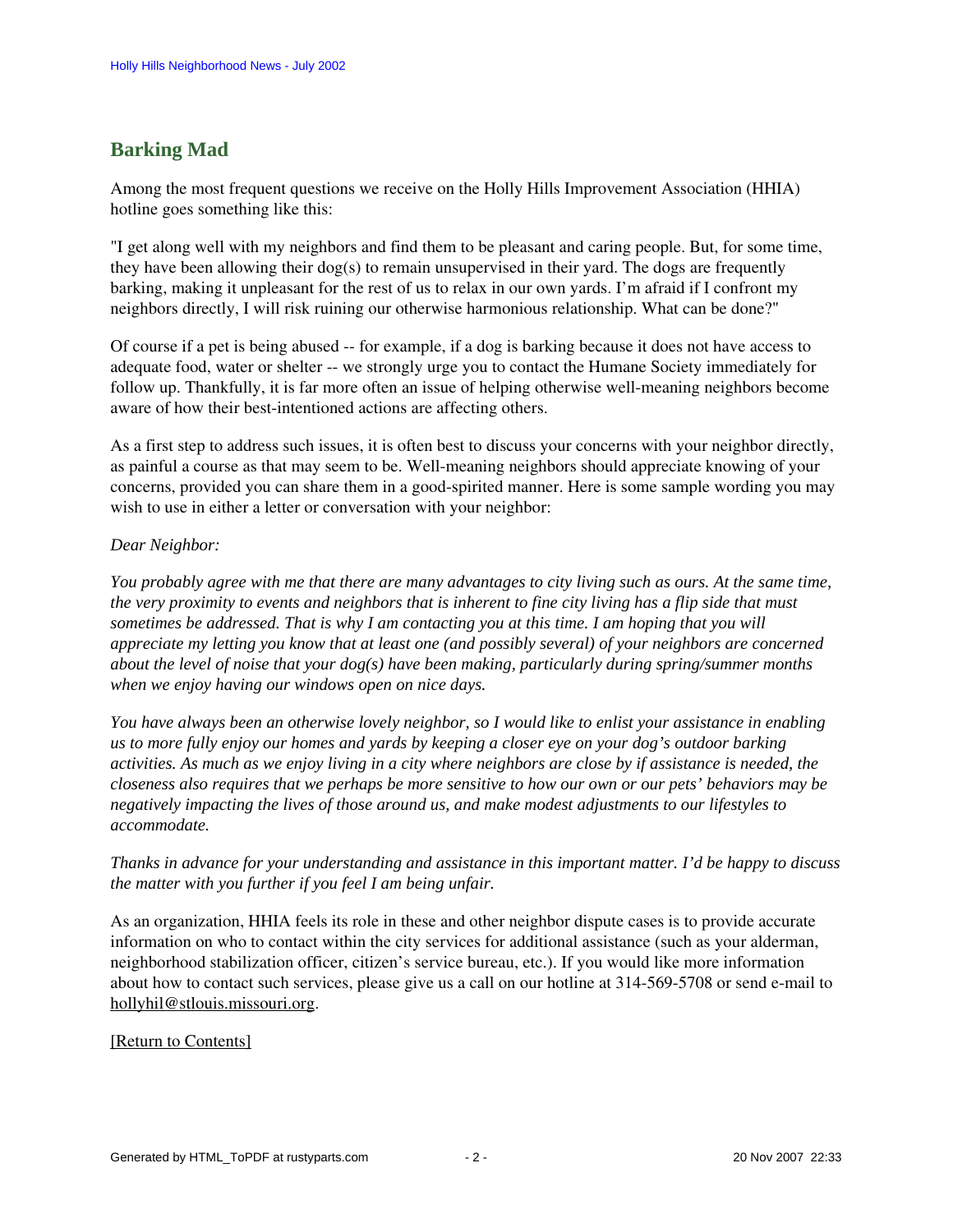# **Holly Hills Resident to Host Radio Special**

Michelle Ratcliff, a Holly Hills neighbor and member of HHIA, is the host of a new radio series entitled Herstory, which can be heard on 90.7 KWMU, the public radio station affiliated with National Public Radio (NPR) and Public Radio International (PRI). Michelle also works as host and producer of St. Louis Woman, a television show on City 16, the City of St. Louis' Government Access Channel.

Herstory is a locally produced program that will air at 5:35 and 7:35 a.m. every Thursday in July during Morning Edition. It can also be heard on the web site www.kwmu.org. The series features conversations with St. Louis Women of Power such as Betty Van Uum, the first county councilwoman and member of the Bi-State Board of Commissioners, Cheryl Walker, attorney at Bryan Cave, and Harriett Woods, former Lt. Gov. of Missouri and former president of the National Women's Political Caucus. The final conversation is with June Fowler, Director of Corporate Communications with Mallinckrodt and member of the YWCA Board of Directors and the Girl Scout Council of Greater St. Louis.

In the words of Harriet Woods, "Women hold many powerful positions in St. Louis and in the nation. The stories they share about their lives will prompt both laughter and tears, best of all, these stories may inspire a new generation of leaders."

The Holly Hills neighborhood is proud to have its own "woman of power" hosting this interesting series. Congratulations Michelle!

<span id="page-2-0"></span>[\[Return to Contents\]](#page-0-1)

## **Summer 2002 Music Schedule**

### **July**

7 Jazz Legacy 14 Marcel Strong 21 Trilogy 28 Die Spitzbaum **August** 4 Jules Blattner 11 King of Hearts 18 Air National Guard Band of the Central States 25 Starlifters

Capt. Filla of the First District has assigned a police officer to the park on Sundays during the concert hours. This is in an effort to encourage people to enjoy the park and the concerts without an apprehensions about crime. Enjoy the music and introduce yourself to the officer while you're in the park. Establishing relationships with the police department is a good step toward preventing and reducing crime

#### <span id="page-2-1"></span>[\[Return to Contents\]](#page-0-1)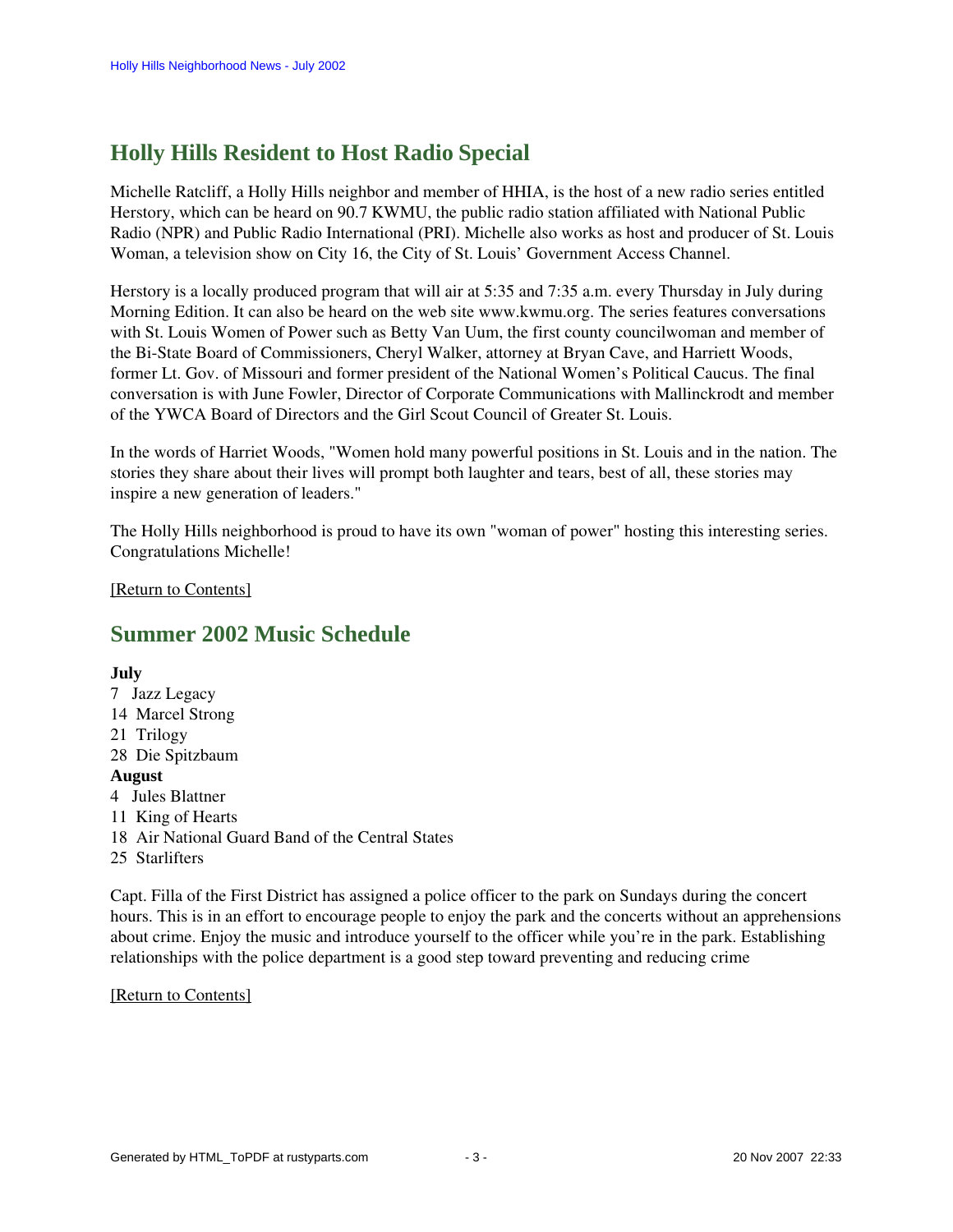# **Chameleon's Update**

True to their name, Chameleon's has changed their catering offerings to include brunch on Sundays at their South Grand Location. Sunday brunch is served from 10AM to 2PM and cost is \$10.95. Foods include a full omelet bar and a wide range of other delectables. Stop by and try out the newest breakfast place in the neighborhood.

<span id="page-3-0"></span>[\[Return to Contents\]](#page-0-1) 

### **Carondolet Park Master Plan**

The next Carondolet Park Master Plan planning meeting is set for July 13th at the Windsor Community Center from 10AM to 12AM. Please come and be a part of this exciting and important phase of the future of Carondolet Park.

[\[Return to Contents\]](#page-0-1)

## <span id="page-3-1"></span>**Holly Hills House Flags Debut!**

We're delighted to announce that our NEW Holly Hills House Flags are currently at the printer and will be available to distribute sometime within the next month. Constructed of highly durable forest green canvas with eye-catching artwork on both sides, the house flag sports a tasteful "Welcome to Holly Hills" message that will make a statement about your pride as a Holly Hills resident as well as serve as an attractive decorative addition to your front porch (or wherever you may choose to fly it).

Be the first on your block to own this limited edition flag! The cost is only \$25 each (pole is to be purchased separately.) Below is a rough-draft image of the flag artwork. Samples and order forms will be available at future general meetings, or use the handy order form below to place your order today. Delivery is anticipated for late July/early August.

### **HOLLY HILLS HOUSE FLAGS**

| Please print or type legibly!                                                                                           |  |
|-------------------------------------------------------------------------------------------------------------------------|--|
|                                                                                                                         |  |
|                                                                                                                         |  |
|                                                                                                                         |  |
| E-mail:                                                                                                                 |  |
| Please deliver ___________ flags to me for \$25 each (pole purchased separately) as soon as the flags are<br>available! |  |
| Enclosed is an additional donation of \$__________ to support other HHIA neighborhood projects.                         |  |